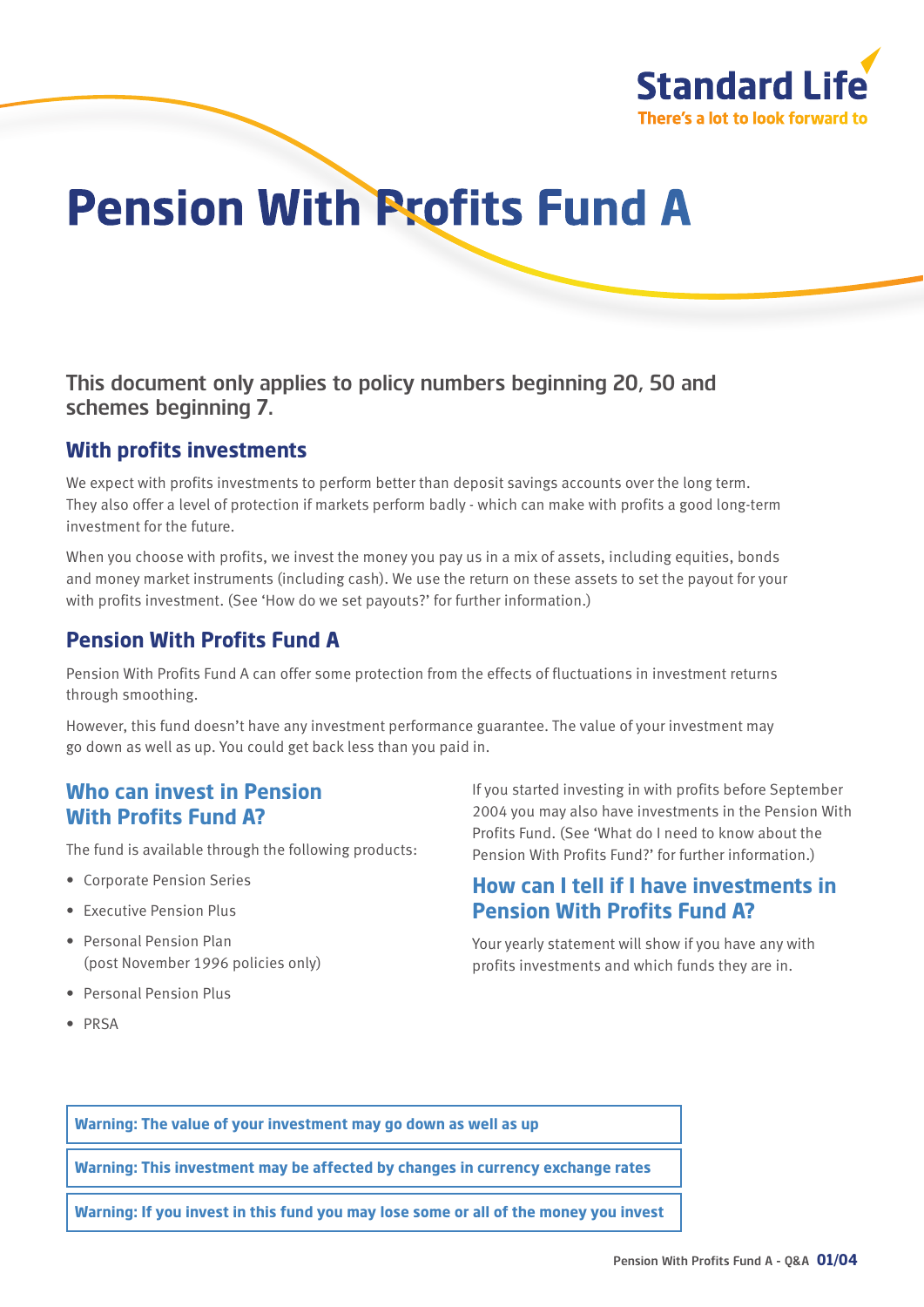# **What is smoothing?**

Smoothing is the process by which we can even out some of the short-term fluctuations in investment returns to reduce the immediate impact on payouts.

The returns on the assets backing with profits investments vary over time and asset values sometimes change sharply over a short period. To offer some protection from this, we may smooth out some of the short-term changes, up or down.

The following graphs show how smoothing can work (Graph 1) and how your payout could be more or less than it otherwise would be as a result (Graph 2).



We could reduce the amount of smoothing or even stop smoothing for some or all types of payout for a time. We are more likely to reduce smoothing when payouts with smoothing are higher than payouts without smoothing. If we do this, it is to protect the interests of customers who still have with profits investments.

Although smoothing can even out some of the effects of short-term changes in asset values, it won't protect you from long-term falls. If there is a big drop in asset values, and they stay low, then payout values will come down. On the other hand, smoothing won't stop you benefiting from long-term improvements in asset performance.

These graphs do not show smoothing for any actual Standard Life with profits investment. They are only to give you an idea of how smoothing works.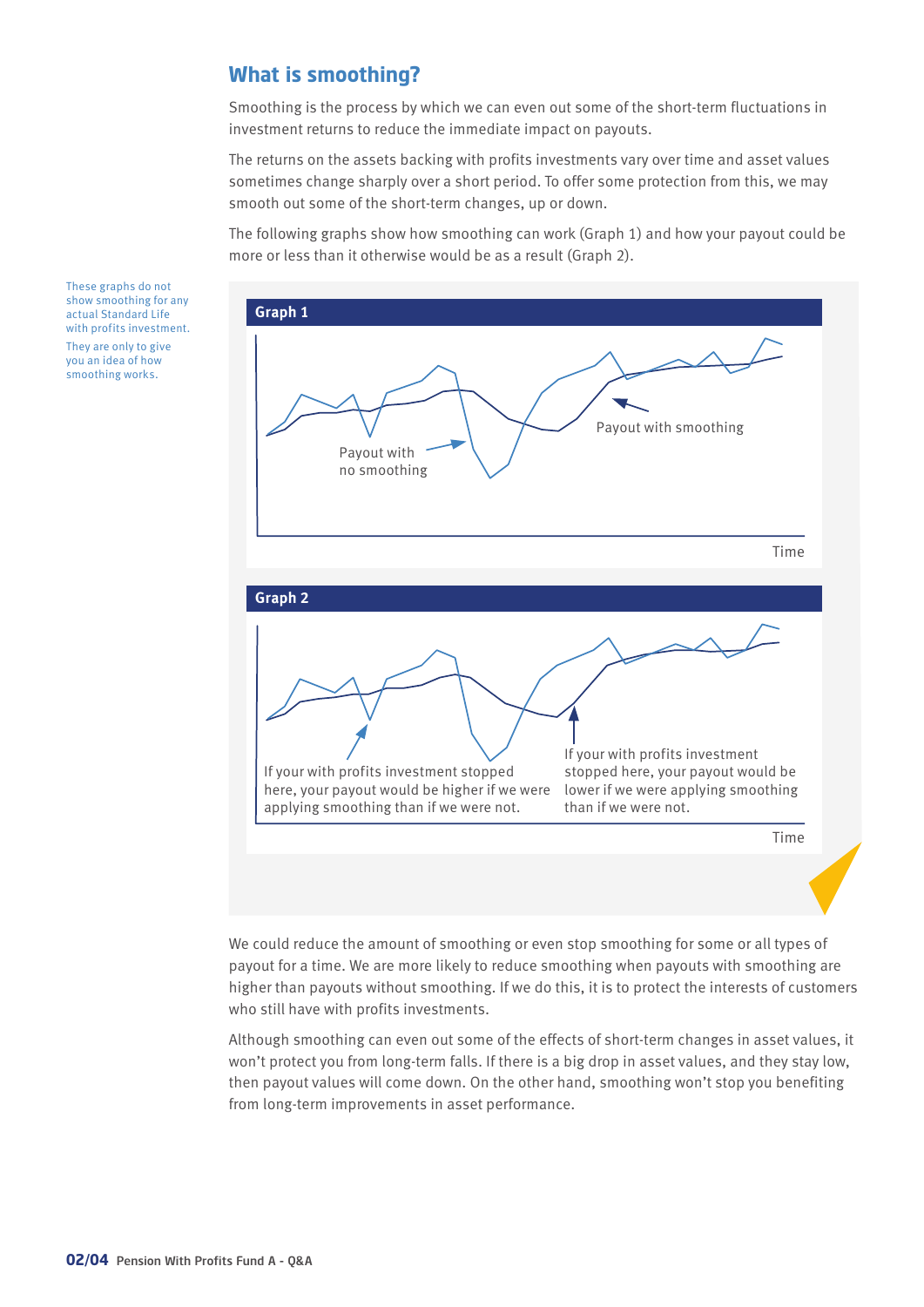#### **How do we set payouts?**

Our aim is to ensure you receive a fair payout when your with profits investment comes to an end. We use asset shares to help us set fair payouts.

The asset share represents the underlying value of a with profits investment. It allows for:

- the premiums paid, less any amounts withdrawn,
- the returns on the asset mix for that type of with profits investment,
- the deductions we make

The returns on the asset mix are made up of income, for example dividends and interest payments, and changes in asset values. Asset values can go down as well as up, so asset shares can also go down or up. We calculate asset shares using estimated returns based on changes in appropriate published indices. We then make adjustments from time to time to reflect differences between these estimated returns and the actual investment returns on the relevant asset mix.

For this type of policy the fair payout for an investment in Pension With Profits Fund A is the asset share of that investment, increased or decreased for any smoothing (see 'What is smoothing?' for further information.)

We may top up the fair payout for eligible policies with a payment from the inherited estate. For more information, see our **With Profits Inherited Estate** document, available on **www.standardlife.ie/withprofits**

There are no regular or final bonuses for investments in Pension With Profits Fund A. Your fair payout, including any adjustment for smoothing and the inherited estate, is the number of units multiplied by the unit price. As with most other types of investment, there is no investment guarantee and the unit price can go up or down. You could get back less than you invested.

#### **With profits asset allocation**

Our aim when managing our with profits business is to provide growth over the long term, while continuing to maintain an appropriate level of financial strength so that we can meet all contractual obligations to our customers.

We invest in a wide range of assets including equities, bonds and money market instruments (including cash). We expect a higher proportion of equities will produce returns that are higher over the long term, but more variable over the short term. We expect a higher proportion of bonds and cash will result in returns that are more stable, but lower over the long term.

For the most recent information on asset mixes for with profits investments, see our **With Profits Investment Report, available on www.standardlife.ie/withprofits**

### **What do I need to know about the Pension With Profits Fund?**

The Pension With Profits Fund closed to new business in September 2004. Since then any increases to payments into with profits have been invested in Pension With Profits Fund A.

If you are making payments into the Pension With Profits Fund, then you can continue to do so at the current level as long as you do not reduce your payments or stop them. If you reduce your payments and then increase them again, the increase will go into Pension With Profits Fund A. If you stop your payments and restart them, they will go into Pension With Profits Fund A.

Unlike Pension With Profits Fund A, the Pension With Profits Fund provides an investment guarantee in certain circumstances. The guaranteed amount is the unit value  $(=$  number of with profits units multiplied by the unreduced unit price). This unit price currently increases at a rate of 4% a year.

We pay the guaranteed amount whenever the guarantee conditions apply to the payout. If your fair payout is higher than the guaranteed amount, we pay a final bonus to make up the difference.

If guarantee conditions do not apply to the payout and your fair payout is lower than the unit value, we may reduce the unit price so that the number of with profits units multiplied by the reduced unit price (less the value of any outstanding initial unit charges) equals your payout. You could get back less than you invested.

The deductions we make are similar to fund management charges for managed funds.